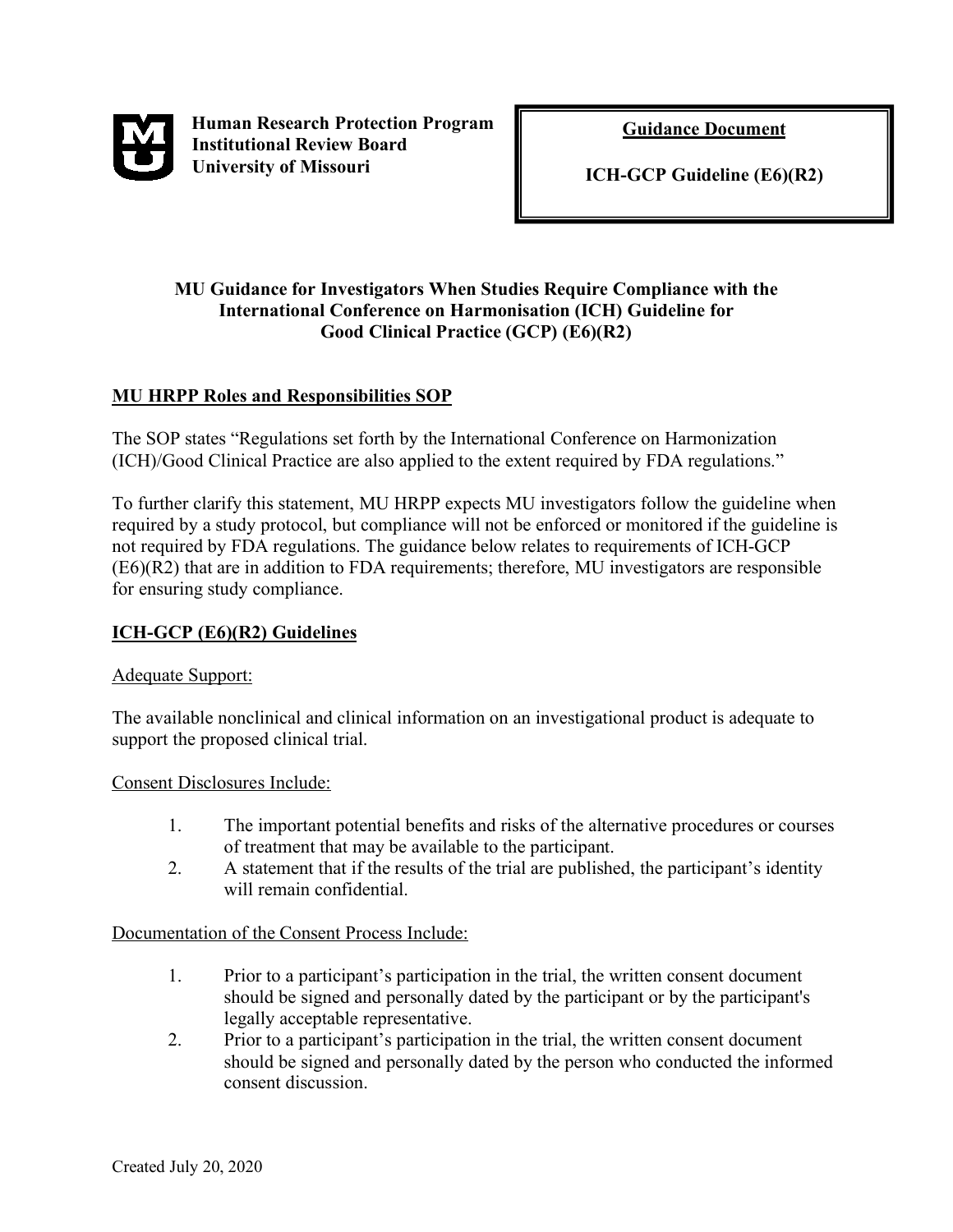- 3. If a participant is unable to read or if a legally acceptable representative is unable to read, an impartial witness should be present during the entire informed consent discussion.
	- a. After the written consent document and any other written information to be provided to participants is read and explained to the participant or the participant's legally acceptable representative, and after the participant or the participant's legally acceptable representative has orally consented to the participant's participation in the trial and, if capable of doing so, has signed and personally dated the consent document, the witness should sign and personally date the consent document.
	- b. By signing the consent document, the witness attests that the information in the consent document and any other written information was accurately explained to, and apparently understood by, the participant or the participant's legally acceptable representative, and that consent was freely given by the participant or the participant's legally acceptable representative.
	- c. Prior to participation in the trial, the participant or the participant's legally acceptable representative should receive a copy of the signed and dated written consent document and any other written information provided to the participants.

# Employing Sound Study Design

- 1. During and following a participant's participation in a clinical trial, the researcher ensures that adequate medical care is provided to a participant for any adverse events, including clinically significant laboratory values, related to the clinical trial.
- 2. The researcher follows the clinical trial's randomization procedures, if any, and ensures that the code is broken only in accordance with the protocol. If the clinical trial is blinded, the researcher promptly documents and explains to the Sponsor any premature unblinding.
- 3. A qualified physician (or dentist, when appropriate), who is a researcher or a coresearcher for the clinical trial, is responsible for all clinical trial-related medical (or dental) decisions.
- 4. Researchers inform participants when medical care is needed for other illnesses of which the researchers become aware.

### Subject Recruitment

- 1. The researcher informs the participant's primary physician about the participant's participation in the clinical trial if the participant has a primary physician and if the participant agrees to the primary physician being informed.
- 2. Although a participant is not obliged to give his or her reasons for withdrawing prematurely from a clinical trial, the researcher makes a reasonable effort to ascertain the reason, while fully respecting the participant's rights.